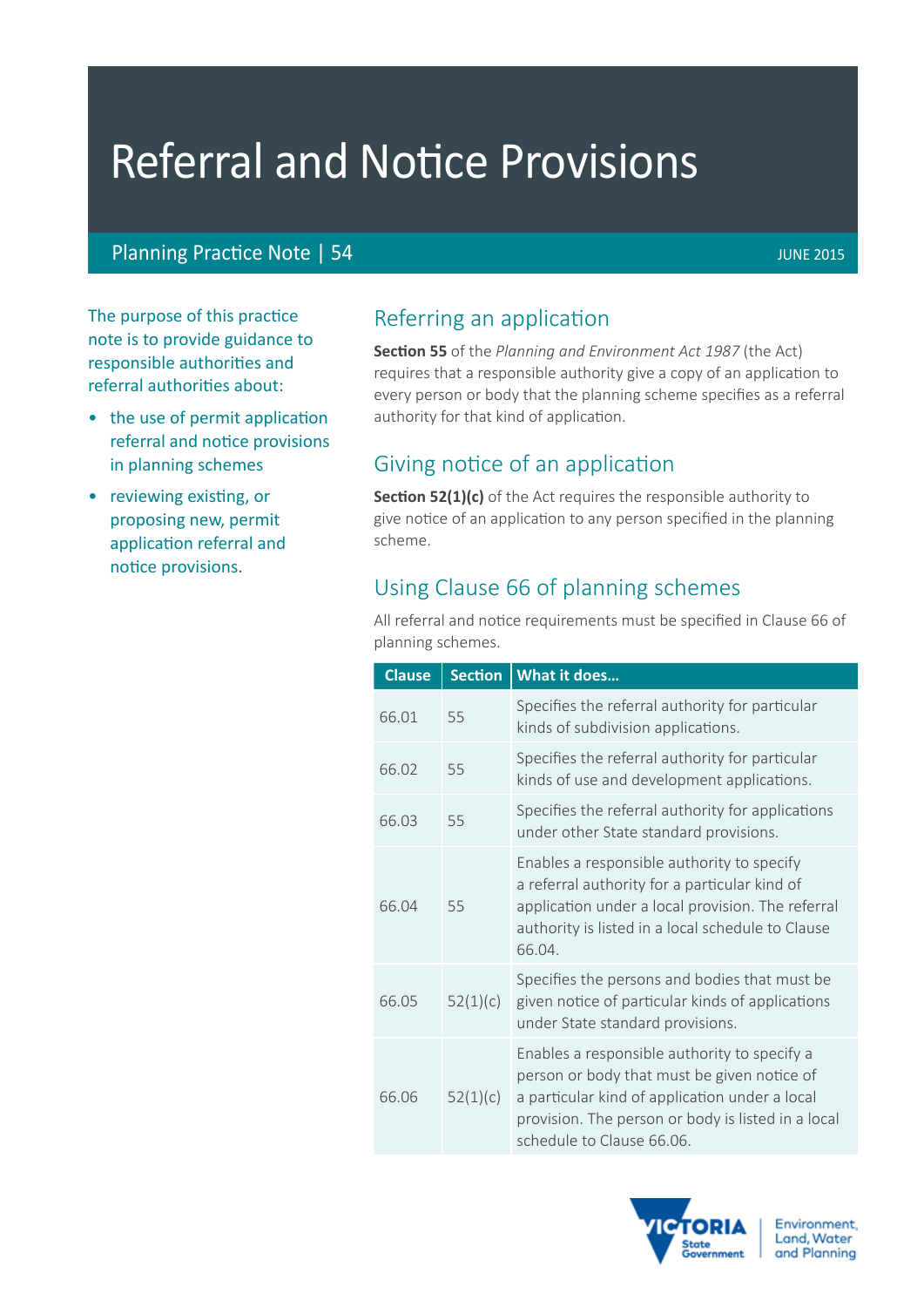## Using the Section 55 referral process effectively

## What is the purpose of a referral?

The key purpose of the referral process is to give a person or body whose interests may be affected by a permit application the opportunity to provide advice to the responsible authority about whether a permit should be granted. Referrals are integral to the application process and avoid the need for referral authorities to establish their own separate land use and development assessment and approval processes.

### Two types of referral authority

There are two types of referral authority: a **determining referral authority** and a **recommending referral authority**.

Clause 66 of the planning scheme identifies the type of referral authority for each kind of application that must be referred.

Both types of referral authority can object to the granting of a permit, decide not to object or specify conditions to be included on a permit. However, the effect of that advice on the final outcome of an application is different for each type of referral authority.

If a determining referral authority objects, the responsible authority must refuse to grant a permit, and if a determining referral authority specifies conditions, those conditions must be included in any permit granted.

In contrast, a responsible authority must consider the recommending referral authority's advice but is not obliged to refuse the application or to include any recommended conditions. A recommending referral authority can seek a review at the Victorian Civil and Administrative Tribunal if it objects to the granting of a permit or it recommends conditions that are not included in the permit by the responsible authority.

The process for referring an application is the same for both types of referral authority. Each:

- must be given a copy of the application
- may ask for more information
- must consider every application it receives
- must keep a register of applications it receives and make it publicly available during office hours for any person to inspect free of charge
- must give to the applicant without delay:
	- • a copy of any request it makes to the responsible authority for more information
	- • a copy of any decision and comments it gives to the responsible authority
- may object to an application or request that conditions be included on a permit
- may give comments on the application.

#### What are the duties of a referral authority?

A referral authority must, in relation to an application referred to it:

- have regard to the objectives of planning in Victoria
- • have regard to the Minister for Planning's directions
- • comply with the Act
- have regard to the planning scheme
- • provide information and reports as required by the Minister for Planning.

Referral authorities must act promptly and in accordance with the times prescribed in the Planning and Environment Regulations 2015 (the Regulations) to avoid unreasonable and unnecessary delay.

### Information to go to a referral authority

A referral authority can respond more quickly and focus its response to a referral if it understands why the application has been referred.

The Regulations set out the information that a responsible authority must give to a referral authority when it refers an application. The prescribed information is:

- • the permit application number
- the date the responsible authority received the application
- $\bullet$  a description of why a permit is required the description should use the same words that appear in the permit requirement(s) in the planning scheme
- a list of the clauses in the planning scheme that require the application to be referred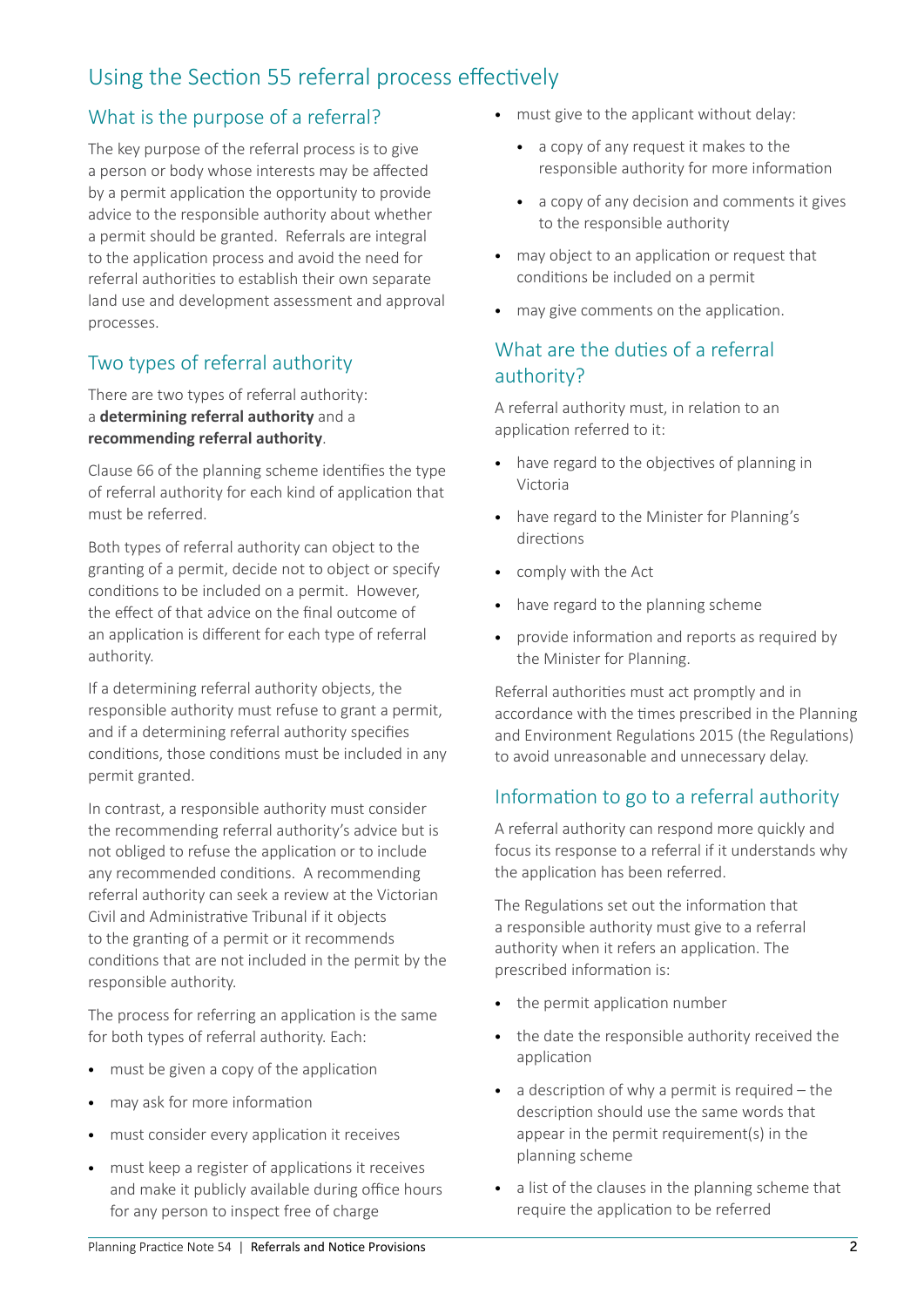- a copy of the applicable description in Clause 66 of the kind of application required to be referred
- • a statement about whether the referral authority is a determining referral authority or recommending referral authority for the application.

In addition, the responsible authority must also give a complete copy of the application to the referral authority. In some cases, not all the information

included in an application will be required by the referral authority to consider the referral. To avoid sending unnecessary documentation, a responsible authority and a referral authority may reach agreement on which parts of the application must be referred.

Full details of referral requirements and procedures are set out in *Using Victoria's Planning System*.

## Good practice referral process

|                                        | <b>Responsible authority</b>                                                                                                                                                                                                                                                                                                                                                                                                                                                                                               | <b>Referral authority</b>                                                                                                                                                                                                                                                                                                                                                                                                                                                                                                                                                                                                                                                                                                                                |
|----------------------------------------|----------------------------------------------------------------------------------------------------------------------------------------------------------------------------------------------------------------------------------------------------------------------------------------------------------------------------------------------------------------------------------------------------------------------------------------------------------------------------------------------------------------------------|----------------------------------------------------------------------------------------------------------------------------------------------------------------------------------------------------------------------------------------------------------------------------------------------------------------------------------------------------------------------------------------------------------------------------------------------------------------------------------------------------------------------------------------------------------------------------------------------------------------------------------------------------------------------------------------------------------------------------------------------------------|
| <b>Establish</b><br>clear<br>processes | • Maintain an up-to-date register of<br>guidelines published by referral authorities<br>and make them available at the planning<br>counter and online.<br>Reach agreement with the referral<br>authority about which parts of an<br>application must be referred.<br>Include standard conditions and<br>requirements in an agreement with the<br>referral authority or in the planning scheme<br>to avoid unnecessary referrals and delays.<br>Make agreements available to the public.<br>$\bullet$                       | • Establish clear processes for handling<br>referrals in accordance with the Act and<br>Regulations, including delegations, to avoid<br>unnecessary delays.<br>• Keep a register of all applications received<br>and make it publicly available during office<br>hours for any person to inspect free of<br>charge.<br>• Maintain an up-to-date register of names<br>and addresses of the officers to whom<br>applications should be sent and provide<br>this information to the responsible<br>authority.<br>• Provide responsible authorities with<br>checklists of information required to<br>accompany applications.<br>• Provide responsible authorities with<br>guidelines which explain the criteria that<br>will be used to assess applications. |
| Pre-<br>application                    | • Identify referral requirements early in the<br>application process.<br>For complex applications, invite referral<br>$\bullet$<br>authorities to participate in pre-application<br>meetings to ensure that conditions are<br>clear and able to be implemented. This<br>is especially important if conditions from<br>different determining referral authorities<br>conflict with each other. The responsible<br>authority, unless it decides to refuse<br>the permit, should negotiate a set of<br>compatible conditions. | • Meet with applicants that have finalised<br>plans to provide advice and pre-application<br>consent (if appropriate).                                                                                                                                                                                                                                                                                                                                                                                                                                                                                                                                                                                                                                   |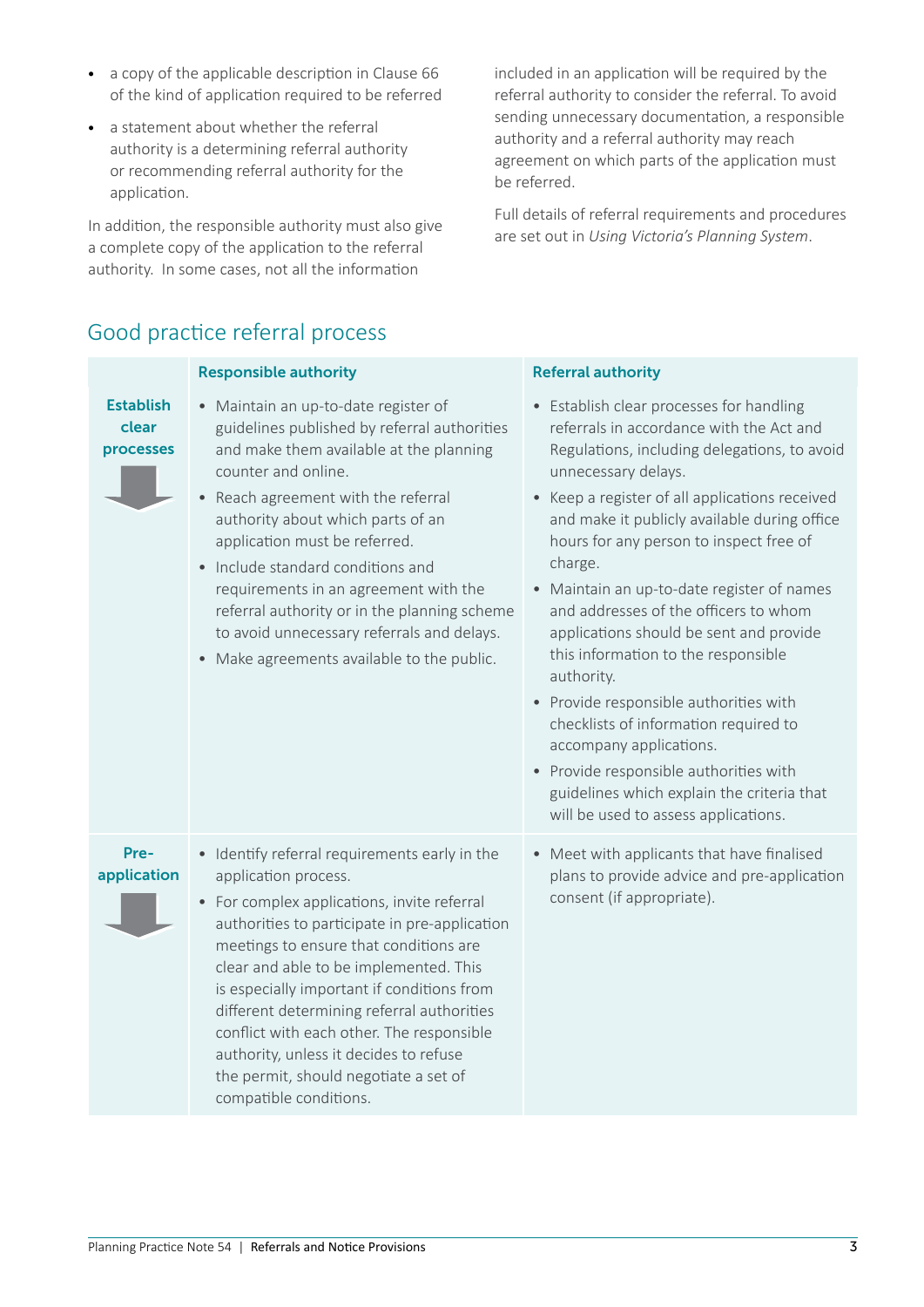|                             | <b>Responsible authority</b>                                                                                                                                                                                                                                                                                                                                                                                                                                                                                                                                 | <b>Referral authority</b>                                                                                                                                                                                                                                                                                                                                                                                                                                                                                                                                                                                                                                                                                                                                                                                                                                                                                                                                                                                                                                                                                 |
|-----------------------------|--------------------------------------------------------------------------------------------------------------------------------------------------------------------------------------------------------------------------------------------------------------------------------------------------------------------------------------------------------------------------------------------------------------------------------------------------------------------------------------------------------------------------------------------------------------|-----------------------------------------------------------------------------------------------------------------------------------------------------------------------------------------------------------------------------------------------------------------------------------------------------------------------------------------------------------------------------------------------------------------------------------------------------------------------------------------------------------------------------------------------------------------------------------------------------------------------------------------------------------------------------------------------------------------------------------------------------------------------------------------------------------------------------------------------------------------------------------------------------------------------------------------------------------------------------------------------------------------------------------------------------------------------------------------------------------|
| <b>The</b><br>referral      | • Give a copy of the complete application,<br>including application form and all reports<br>and plans, to the referral authority along<br>with the information prescribed in the<br>Regulations without delay (preferably<br>within seven days of receiving the<br>application).<br>• An application does not have to be<br>referred if, within the past three months,<br>the referral authority has stated in writing<br>that it does not object to the granting of a<br>permit for the proposal.<br>• Send referrals electronically to minimise<br>delays. | • Consider every application referred.<br>• Check the application documentation<br>provided satisfies agreed requirements.<br>• Continue ongoing communication<br>throughout the process.<br>• When considering the application have<br>regard to:<br>• the objectives of planning in Victoria<br>any applicable directions issued by the<br>Minister for Planning<br>• the planning scheme, in particular the<br>provisions that relate to the referral.                                                                                                                                                                                                                                                                                                                                                                                                                                                                                                                                                                                                                                                 |
| <b>Referral</b><br>response | • Consider any decision or comments of a<br>referral authority.<br>• Conditions required by a determining<br>referral authority must be included on the<br>permit.<br>• A permit must be refused if a determining<br>referral authority objects to the granting of<br>the permit.                                                                                                                                                                                                                                                                            | <b>Timing</b><br>• Request more information within 21 days<br>of receiving the application (within 14 days<br>is considered good practice).<br>• Respond to referrals within 28 days<br>of receiving the application or further<br>information.<br>• Give to the applicant, without delay, a copy<br>of any request for more information, and<br>any decision and comments given to the<br>responsible authority.<br>Write clear, achievable and enforceable<br>conditions<br>• Ensure that permit conditions are clear<br>and relate to the purpose of the referral<br>and to the referral authority's area of<br>responsibility.<br>• The conditions should specify requirements<br>that are enforceable by the responsible<br>authority.<br>• The referral authority should be prepared<br>to justify the conditions at any review<br>by the Victorian Civil and Administrative<br>Tribunal.<br>• Two documents, Writing Planning Permits<br>and Using Victoria's Planning System,<br>provide guidance for preparing planning<br>permits and set out the principles for<br>applying permit conditions. |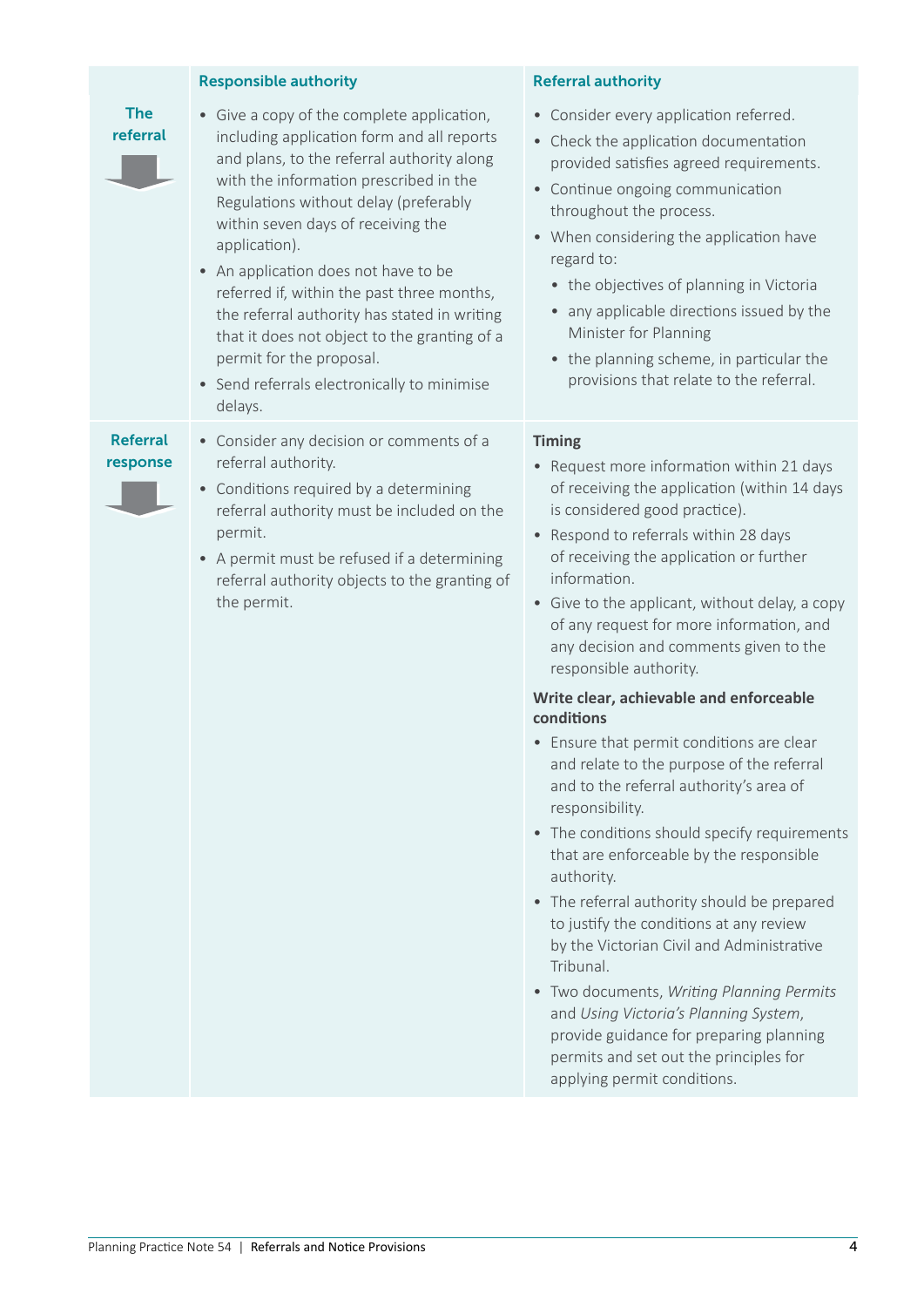## Are existing referral requirements necessary?

Responsible authorities and referral authorities should together consider whether a referral requirement under Clause 66.04 is necessary or whether the referral can be dealt with by an alternative arrangement. The four-year review of the planning scheme provides an opportunity to evaluate the effectiveness of referral provisions in schemes on a regular basis.

#### Use of standard agreements

The referral and notice requirements of Clause 66 do not apply if, in the opinion of the responsible authority, the proposal satisfies requirements or conditions previously agreed in writing between the responsible authority and the referral authority. Avoiding the need to refer applications can speed up decisions.

An agreement may specify standard conditions that must be included on any permit granted. It may also specify requirements, which if satisfied by the proposal, means that the application does not need to be referred.

Agreements must be clear, easy to understand and publicly available (preferably on the responsible authority's website).

### Specify standard conditions and requirements in the planning scheme

To avoid unnecessary referrals and delays, responsible authorities and referral authorities should consider inserting standard conditions and requirements in the planning scheme.

If a referral authority's standard permit conditions can be applied across all planning schemes it is preferable they are included in a State standard provision. Alternatively, the planning scheme provision may enable permit conditions to be included in a local schedule. Section 62(1)(a) of the Act requires the responsible authority to include in a permit any condition that the planning scheme requires to be included.

Some planning scheme provisions also enable application requirements to be included in a local schedule. If a referral authority routinely requests specific information about particular kinds of applications this information should be included as a standard application requirement in the schedule.

Under section 47(1)(c) of the Act, an application must be accompanied by information required by the scheme.

It may also be possible to incorporate a referral authority's requirements into the description of the kind of application that must be referred. For example, if the referral authority is only interested in development applications within 30 metres of a waterway, this requirement could be included in the referral provision so that applications outside this distance do not need to be referred.

#### Change from a determining referral authority to a recommending referral authority

Some existing determining referral authorities may provide specialist or technical advice to the responsible authority that:

- • assists the responsible authority in making an informed decision on an application but does not need to direct the outcome of the application; or
- needs to be balanced against other scheme requirements to achieve a net community benefit or produce acceptable state and local policy outcomes.

In these circumstances, consider whether the status of the referral authority should be changed from a determining referral authority to a recommending referral authority. A planning scheme amendment will be required to make this change.

#### Give notice rather than require referral

Consider whether giving notice of the application under section 52(1)(c) of the Act would meet the referral authority's requirements instead of referring the application under section 55. If the referral authority needs to be made aware of an application but does not need to always receive a copy of the application or direct the outcome of the application, a section 52(1)(c) notice may be appropriate.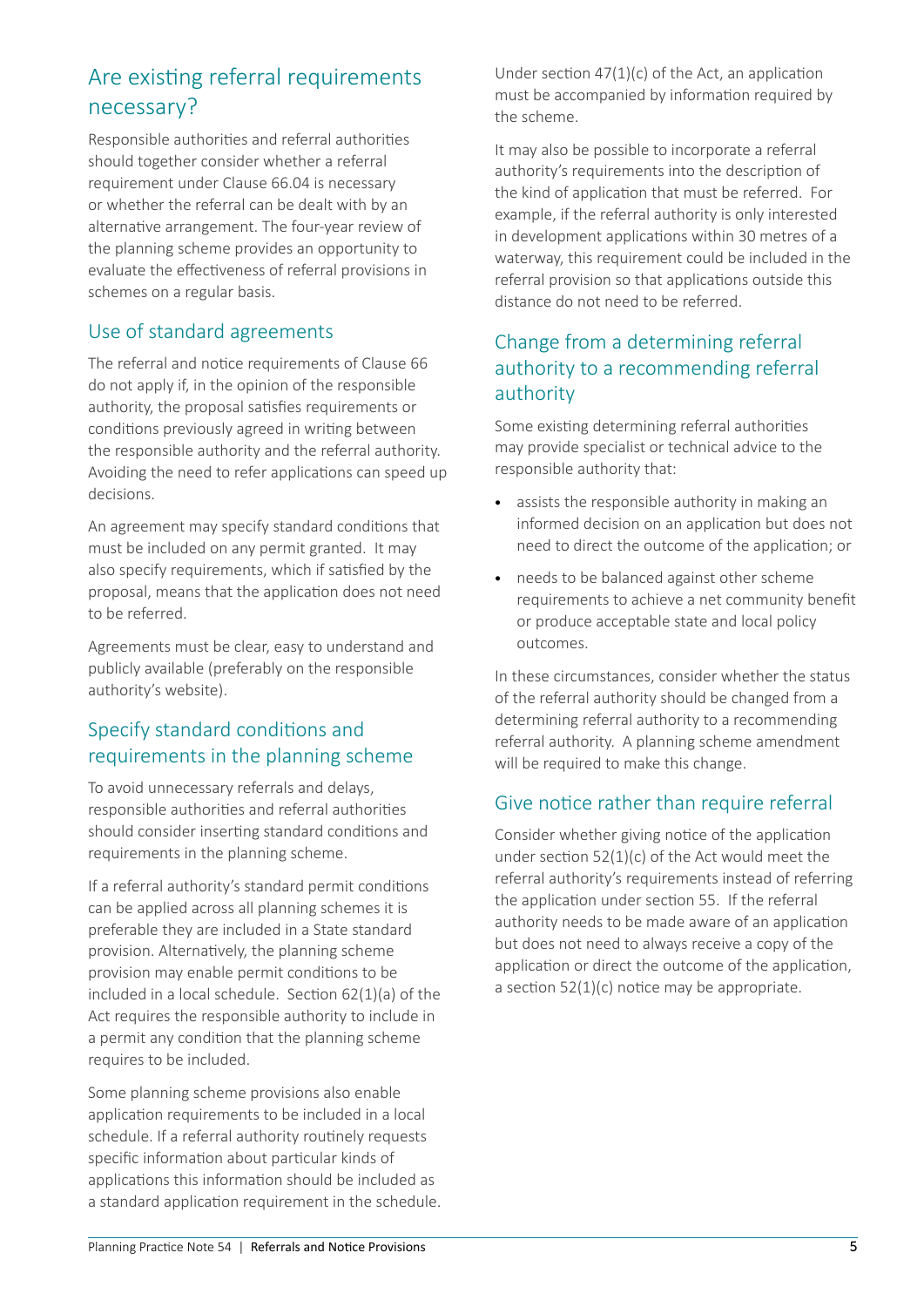## Introducing new referral requirements

#### When should a section 55 referral requirement be included in a planning scheme?

A new section 55 referral should only be introduced where either:

- the decision of the referral authority must direct the outcome of the application (a determining referral authority); or
- the referral authority's specialist or technical advice is necessary for the responsible authority to properly assess and decide the application, but does not need to direct the outcome (a recommending referral authority).

A section 55 referral may be appropriate where a particular type of use or development requires case by case consideration by the referral authority to ensure that:

- implementation of a State Government policy or program is not adversely impacted, for example, the protection and management of Victoria's biodiversity or natural resources
- • relevant specialist and technical advice is made available to the responsible authority
- • proposed use or development will satisfy criteria or standards in other applicable legislation or regulations
- • public assets, for example infrastructure, public open space or waterways, are protected.

Before introducing a new referral requirement, planning authorities and potential referral authorities should consider the following questions:

- • What are the reasons for the referral? How do they relate to the purpose of the planning scheme provision that triggers the application?
- Should the decision of the referral authority direct the outcome of the application or should it be advisory only?
- • Does the referral authority have resources and processes in place to ensure timely and effective advice, and to comply with the duties and requirements of the Act and Regulations?
- • Will a referral provide a simple and effective means of implementing the referral authority's objectives? Would other mechanisms, for example, a notice requirement under section 52(1)(c) of the Act, be more effective?
- • Can standard conditions and requirements be specified in an agreement between the referral authority and the responsible authority or in the planning scheme to avoid unnecessary referrals and delays?
- Can the description in the planning scheme of the kind of application that must be referred be drafted to avoid unnecessary referrals?

A referral authority should not be specified in the planning scheme simply because they may be useful in assessing certain types of applications or be used as a substitute for the responsible authority's own assessment of the application.

An amendment to a planning scheme to specify a person or body as a referral authority should only be prepared with the agreement of that person of body.

## Using the notice provisions of section  $52(1)(c)$

A planning scheme can require that specified persons be given notice of particular kinds of applications in accordance with section 52(1)(c) of the Act. Under section 38 of the *Interpretation of Legislation Act 1984* a 'person' includes a body politic (for example, a government department or authority) or corporate as well as an individual.

A person or body given notice under 52(1)(c) of the Act has the same rights and obligations as any other person given notice of an application.

Full details of notice requirements and procedures are set out in *Using Victoria's Planning System*.

### When should a section 52 notice requirement be included in a planning scheme?

A section 52 notice requirement should be used when the comments or advice of the person or body may influence the outcome of the application, but the circumstances do not warrant:

- that person or body receiving a copy of the application and prescribed information
- their comments or advice directing the outcome of the application.